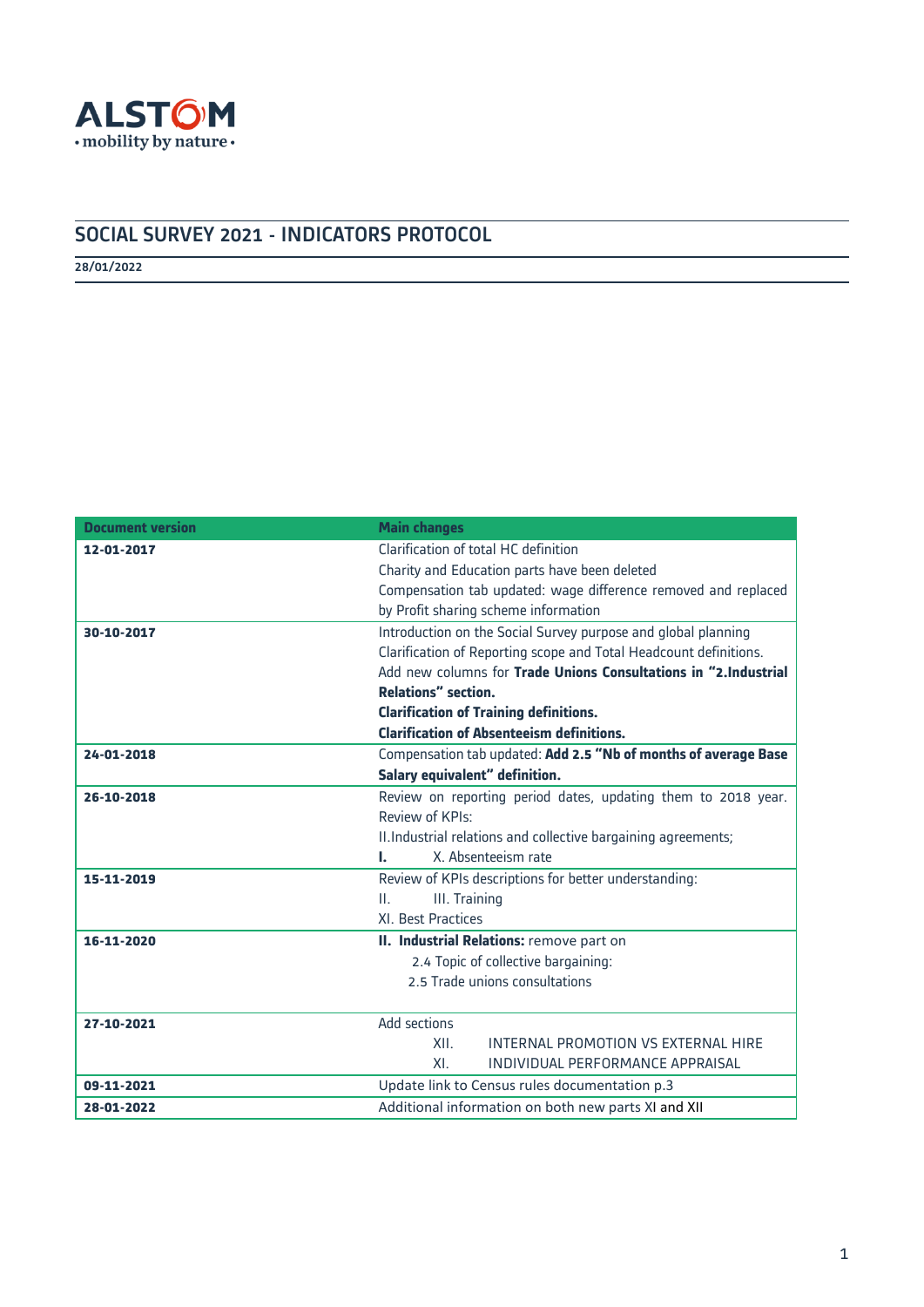

# **INTRODUCTION**

As Alstom is a "listed company" in France, it is mandatory to report figures about specific social and environmental data in our Registration Document (Annual Report).

These data are also used for Alstom's Sustainable Development and Social Responsibility report and for DJSI (Dow Jones Sustainability Index) submission.

The purpose of this document is to describe and specify the indicators of the Social Survey used to prepare the Reference Document. The document is updated every year in order to adapt to regulation changes, to changes in the indicators' calculation.

The document describes what is to be considered in the Excel file 'Social Survey' which needs to be completed for each country with more than 200 employees on December 31<sup>st</sup> of the considered fiscal year (end of 3<sup>rd</sup> quarter of the fiscal year).

# **1.Global planning overview:**



**2. All and every cost should be reported in Euro (exchange rate value is the Dec 31st, 2021) unless otherwise stated.**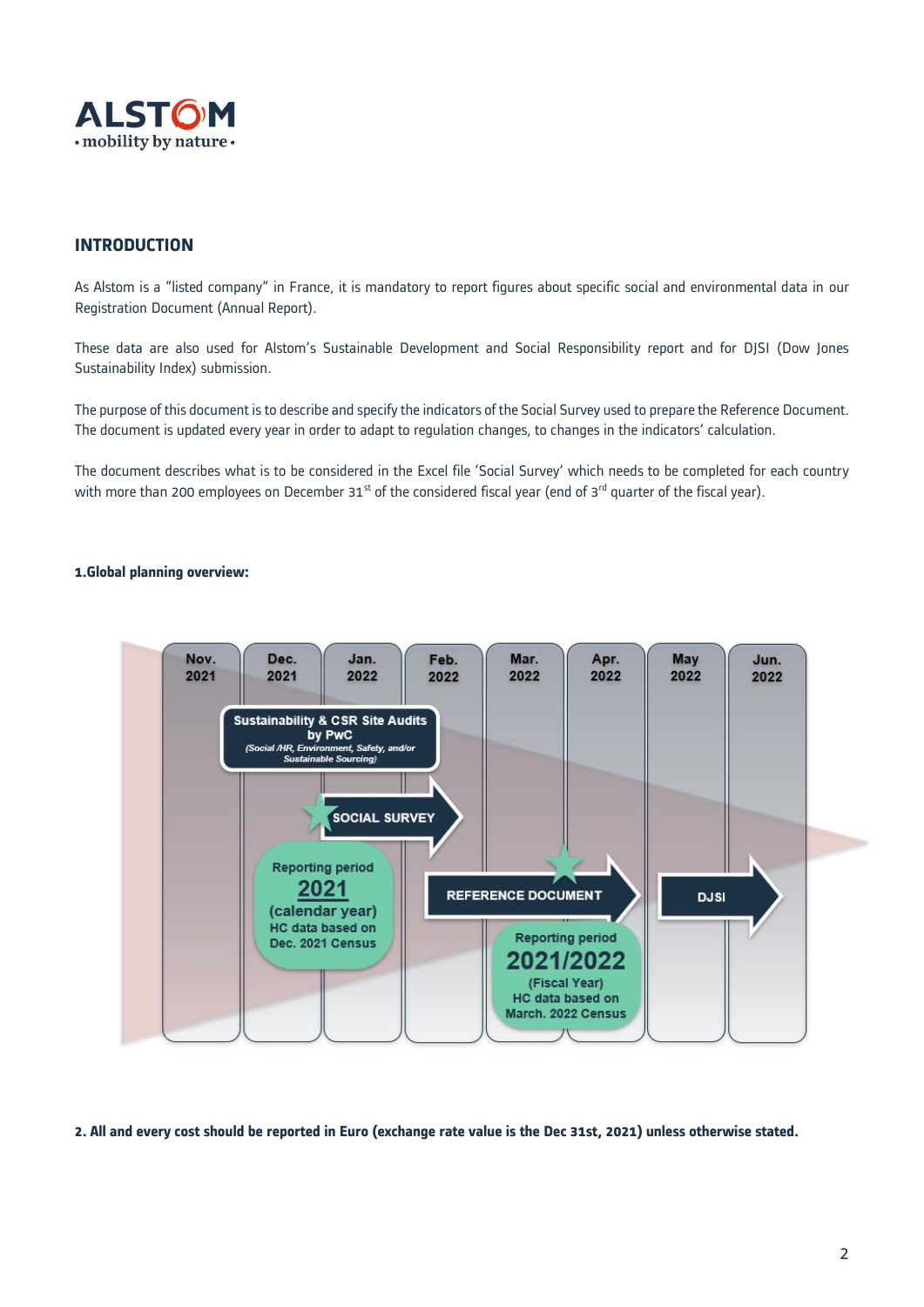

### **3. Reporting scope:**

It has to be aligned with the Finance reporting rules.

Are excluded all Teranga Units:

- with a Closing method = 'Equity' or 'No'
- with a Closing method = 'Proportional' and with a Closing % less than 50%
- identified as 'Staggered' or 'Delayed' in comments

# **4. Total Headcount:**

It includes Permanent employees, Fixed Term contract employees, Apprentices, Trainees (gathered as "Apprentice" in Census) and long-term absentees (LTA), unless otherwise stated.

(Please refer t[o Alstom Census Rules](https://alstomgroup.sharepoint.com/:b:/r/sites/TrHRCornerTeamSpace_Community/3%20ALPS%20Corner/01%20-%20Census%20Report/HRM_WMS_026_Census_Rules_5Dec%202016%20clean.pdf?csf=1&web=1&e=lYv5zY) for the definition of each Headcount categories [HRM-WMS-026] available in the HR Corner)

In order to extract, from the Census reports, the Headcount corresponding to the country scope, the column to be filtered is the "Department Country" (column O) and not the Teranga Unit Country (column D).

However, in case of Absenteeism, the HC definition applied for the calculation of Absenteeism Indicator will be different. (Please refer to related definition in the part of Absenteeism).

In case of Training, the HC definition applied is also quite different as the Total Headcount. An 'Annual average Headcount' is required for Training. (Please refer to related definition in the Training part).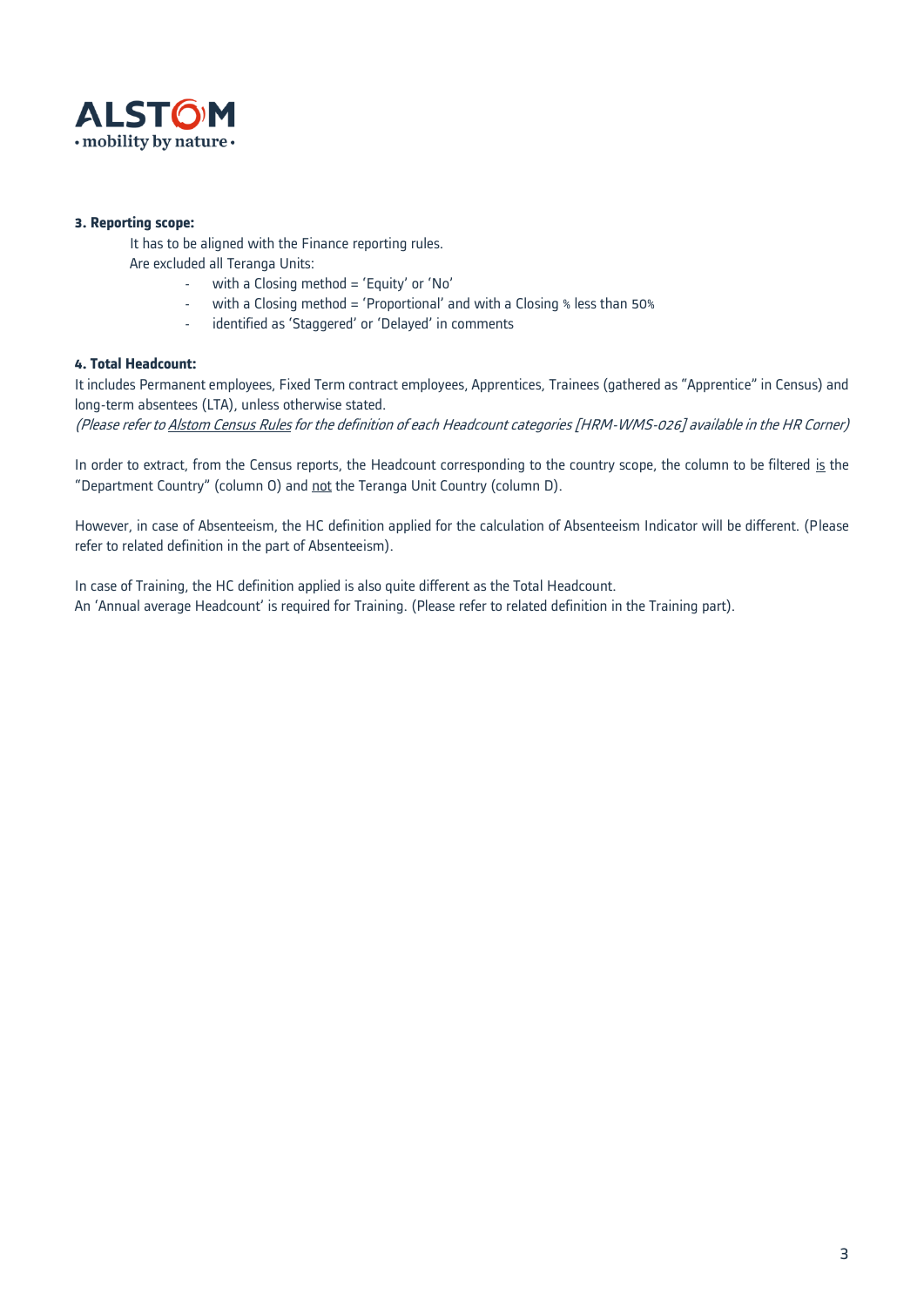

# **I. COMPENSATION – PROFIT SHARING SCHEME**

#### **1.Relevance**

A profit-sharing plan supports the collective performance of Alstom by sharing a percentage of annual profits with eligible people on a collective basis. It is a way to engage people to the company's performance.

### **2.Compilation**

#### **2.1 Total Headcount:**

Identify the total number of employees & apprentices (including trainees) in your organisation as of 31 December 2021.

#### **2.2 Number of people in the Headcount eligible to profit sharing scheme:**

Identify the number of employees & apprentices (including trainees) in the Total Headcount covered by profit sharing scheme as of 31 December 2021.

#### **2.3 Number of profit-sharing schemes**

Identify the total number of profit-sharing schemes of 31 December 2021.

#### **2.4 Average amount given during the last 3 years:**

Identify the average amount, per beneficiary per year, shared over the last 3 years.

#### **2.5 Number (Nb) of months of average Base Salary equivalent (gross base salary as a reference)**

It describes the equivalence of the average amount of profit sharing received by person to the average monthly base salary of the beneficiaries, that is, if the average of total profit-sharing amount received is equivalent to 0.5, 1,1.2,2 etc monthly base salary of the beneficiaries.

#### **Calculation demonstration:**

\_Average Total Profit Share<br>Average Monthly Base Salary = Nb of months average Base Salary equivalence

#### **3.Definition**

Profit Sharing is a pool of money (percentage of annual profits) calculated every year based on collective indicators only (like business results, injury frequency rate reduction, reduction of waste…) then divided across eligible people using a formula for distribution which can vary country by country.

**It is not related to STI or LTI.**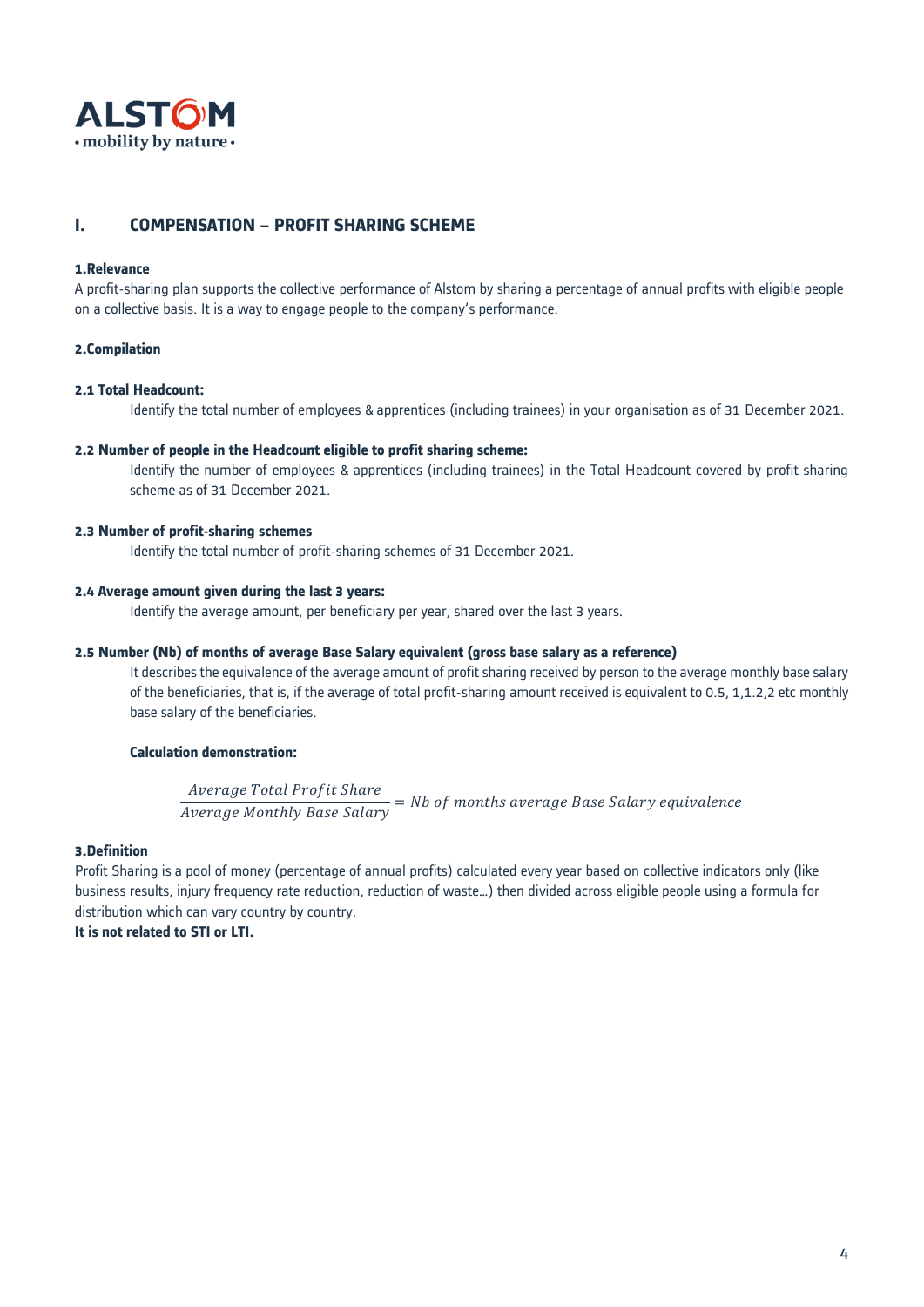

# **II. INDUSTRIAL RELATIONS AND COLLECTIVE BARGAINING AGREEMENTS**

Percentage of employees covered by collective bargaining agreements.

### **1. Relevance**

Freedom of association is a human right as defined by international declarations and conventions, particularly ILO Core Conventions 87 & 98. Collective bargaining is an important form of stakeholder engagement and particularly relevant for reporting guidelines. It is a form of stakeholder engagement that helps build institutional frameworks and is seen by many as contributing to a stable society. Together with corporate governance, collective bargaining is part of an overall framework that contributes to responsible management. It is an instrument used by parties to facilitate collaborative efforts to enhance the positive social impacts of an organisation. The percentage of people covered by collective bargaining agreements is the most direct way to demonstrate an organisation's practices in relation to freedom of association.

### **2. Compilation**

#### **2.1 Total Headcount:**

Identify the total number of **employees & apprentices (including trainees)** in your organisation as of 31 December 2021.

### **2.2 Number of people in the Headcount Covered:**

Identify the total number of **employees & apprentices (including trainees)** covered **at least by one** collective bargaining agreements as of 31 December 2021. Not necessary signed during the period.

#### **2.3 Number of collective bargaining agreements signed during the period:**

Give the number of collective bargaining agreements signed **during 2021 period.**

### **2.4 Topic of collective bargaining**:

Give the main topics of the agreements as per the various columns.

- Career development,
- Work time flexibility,
- Employability,
- Stress management & Mental Health,
- Equal opportunities, Diversity & Inclusion,
- Environment, Health, and Safety
- Restructuring & reorganization implying redundancies
- Mitigation with reference to Restructuring & reorganization implying redundancies
- Non-discriminatory, Anti-harassment.
- Other

#### **2.5 Trade unions consultations**

Give the Number of **consultations/negotiations with trade unions** during 2021 period.

#### **3. Definitions**

#### Refers to GRI: LA 4

Collective bargaining agreement is an agreement between an employer and a trade [union](http://www.duhaime.org/LegalDictionary/T/TradeUnion.aspx) or an organized group of employees. The collective agreement usually regulates the terms and conditions of employees in their workplace, their duties and the duties of the employer, and further benefits. The collective bargaining agreement is signed during the calendar year by the reporting organisation or by employer organisations of which it is a member. These agreements can be at national or regional level.

### **4. Documentation**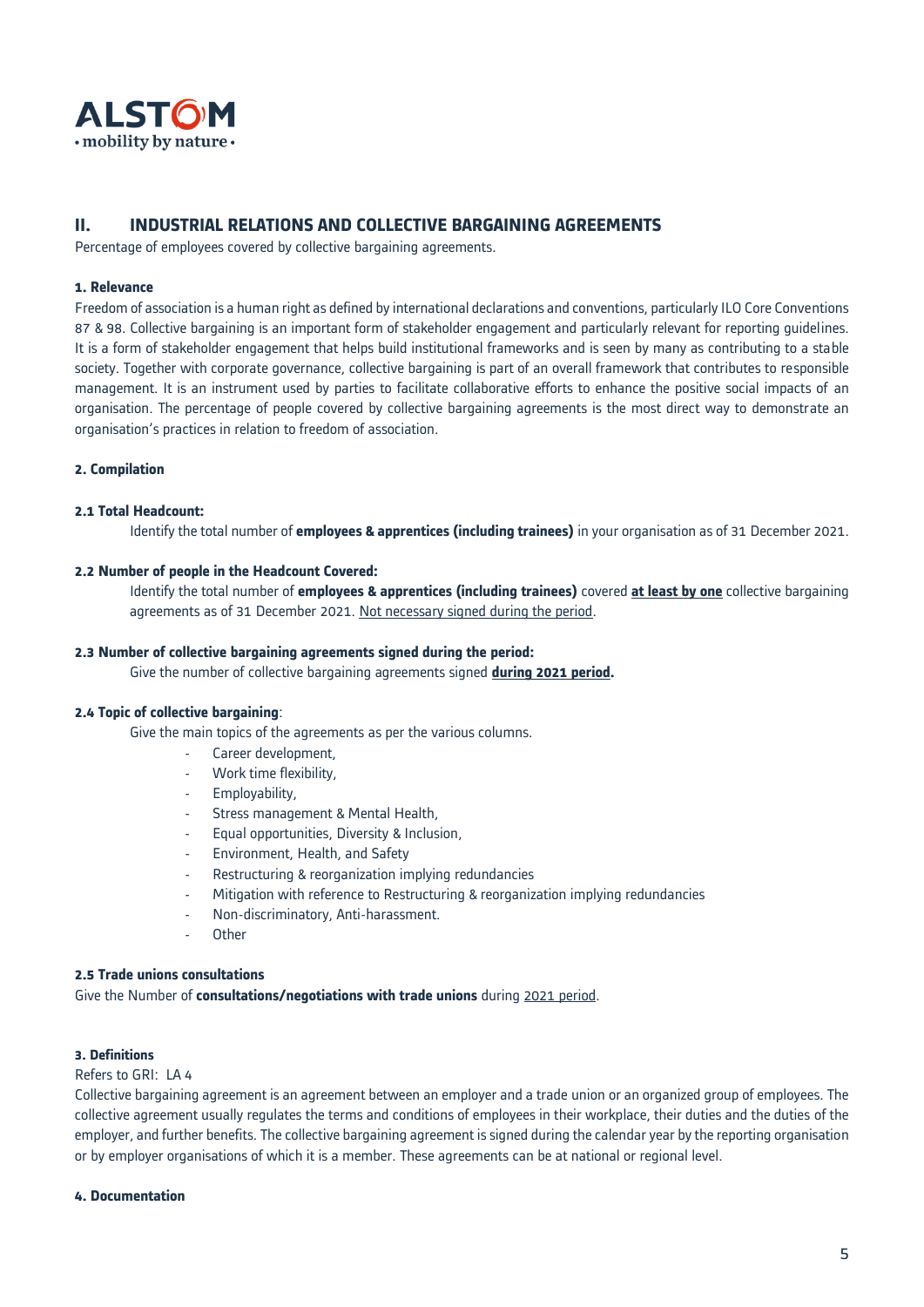

Records of formal recognition agreements and signed collective agreements with independent trade unions will normally be held by the human resources or personnel department of the reporting organisation.

- ILO Convention 87, 'Freedom of Association and Protection of the Right to Organise', 1948.
- ILO Convention 98, 'Right to Organise and Collective Bargaining', 1949.
- ILO Convention 135, 'Workers' Representatives Convention', 1971.
- ILO Convention 154, 'Collective Bargaining Convention', 1981 and Recommendations 91, 'Collective Agreements Recommendation' 1951, and 163, 'Collective Bargaining Recommendation', 1981.
- ILO Declaration on Fundamental Principles and Rights at Work, 86th Session, 1998, Article 2 (a).
- OECD Guidelines for Multinational Enterprises, Section IV, Paragraph 2 (a).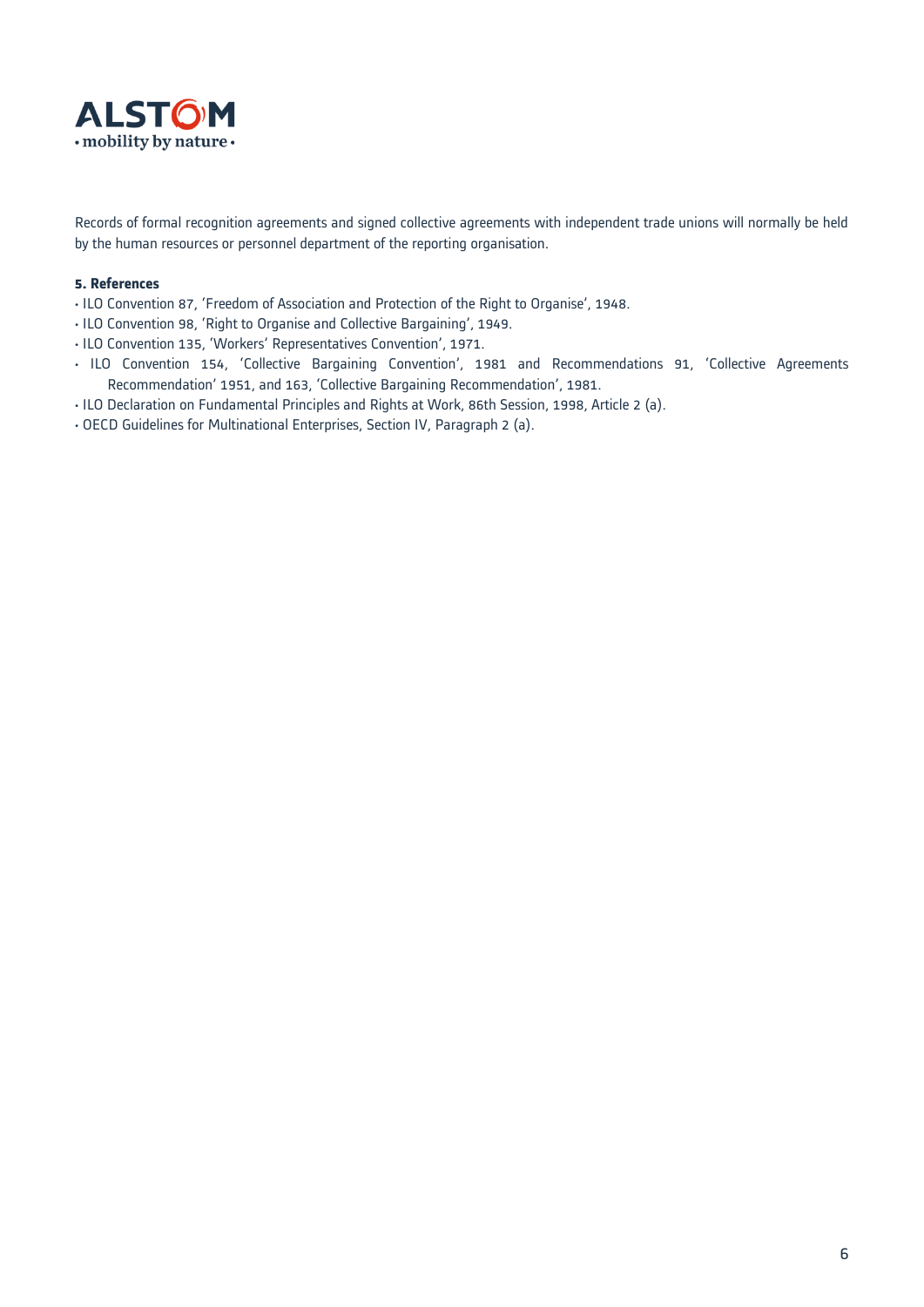

# **III. TRAINING**

#### **1. Relevance**

Maintaining and improving human capital, particularly through training that expands the knowledge base of people, is a key element in organisational development. This indicator provides insight into the scale of the organisation's investment in this area and the degree to which the investment is made across the entire headcount base. Access to training opportunities can also support progress in other areas of social performance, such as ensuring equal opportunity in the workplace. It also contributes to motivating improvement at the personal and organisational level.

### **2. Definition**

A training corresponds to an acquisition of knowledge and can include classroom, e-learning, distance or "on the job" trainings.

Trainings **include** all hours of training delivered to company employees, apprentices & trainees during the calendar year. For instance, **Induction trainings** are included in the calculation of the indicator. Training should include: a formalized training programme, a training evaluation, an attendance list (for classroom trainings) or a diploma or a certificate.

**Are excluded** the training hours spent at schools by apprentices and "on the job" activities for Trainees, as the Trainee program itself is considered an "on the job" activity.

#### **3. Compilation**

#### **3.1 Annual average headcount:**

Identify the average number of **employees & apprentices (including trainees)** in your organisation as of the last day of each month during 2021 period.

(number of employees, apprentices & trainees [end of January 2021] + number of employees, apprentices & trainees [end of February 2021] +

 $\mathbf{m}$  , and the contract of the contract of the contract of the contract of the contract of the contract of the contract of the contract of the contract of the contract of the contract of the contract of the contract o number of employees, apprentices & trainees [end of December 2021])  $112$ 

#### **3.2 Number of trainees, hours of training split by Reporting Category and Gender:**

- **Trainees**: Identify total number of people trained within each employee category during the calendar year 2021. Consider **Unique Trainees**. One employee should be counted only once, even if he/she had several trainings
- **Hours**: Identify total training hours within each employee category during the calendar year 2021.

### Points of attention:

- 1 day of training is equal to 8 hours of training
- Manager: people identified as MEP in ALPS (reporting category field)
- Non-Manager: people identified as "Others" in ALPS (reporting category field)

#### **4. Describe briefly**

- 1) specific programs for skills management and lifelong learning that support the continued employability
- 2) Significant actions taken during the calendar year in order to encourage training in non-manager category (social promotion) or to facilitate inclusion of disadvantaged people via training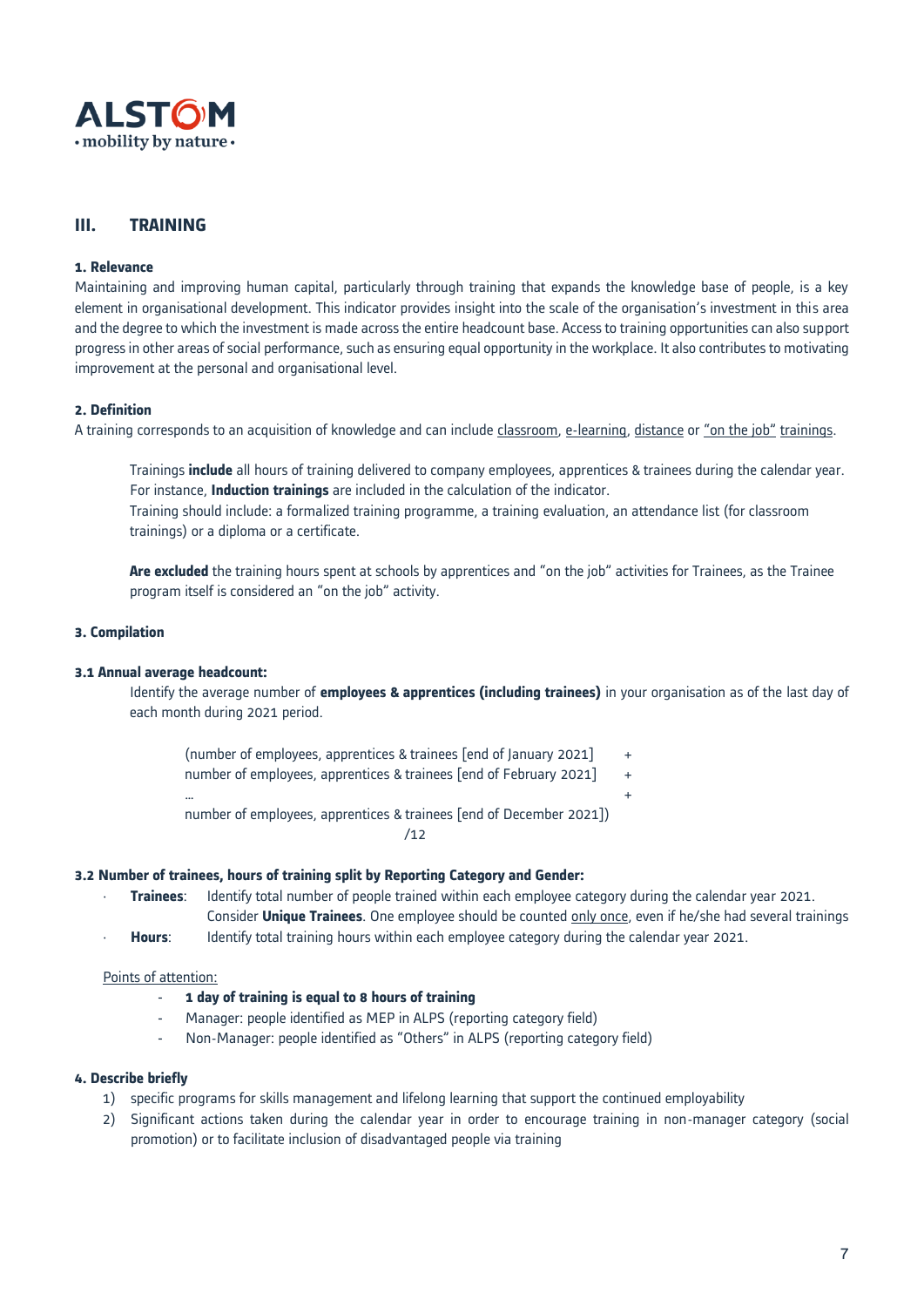

# **IV. DISABILITY**

# **1.Relevance**

The corporate responsibility of an organisation is to see that everybody including disabled people are given an equal opportunity and the much needed care. The organisation can be pro-active by making an effort to measure its situation and thereby maintain a good track record in this area.

#### **2.Compilation**

#### **2.1 Total number of people in the Headcount disabled (or handicapped)**

Identify the number of employees, apprentices & trainees who are disabled as of 31 December 2021**.**

# **2.2 Total Headcount**

Identify the total number of employees, apprentices & trainees as of 31 December 2021.

#### **2.3 Ratio requested by regulations** (if any)

Describe briefly specific actions taken during the calendar year in order to ensure the inclusion of disabled people, for example training of recruiters, job adaptation, contracts awarded to workshops and firms employing disabled people

#### **3.Definition**

The definition is to be framed in accordance with the Local Employment Regulations, if any.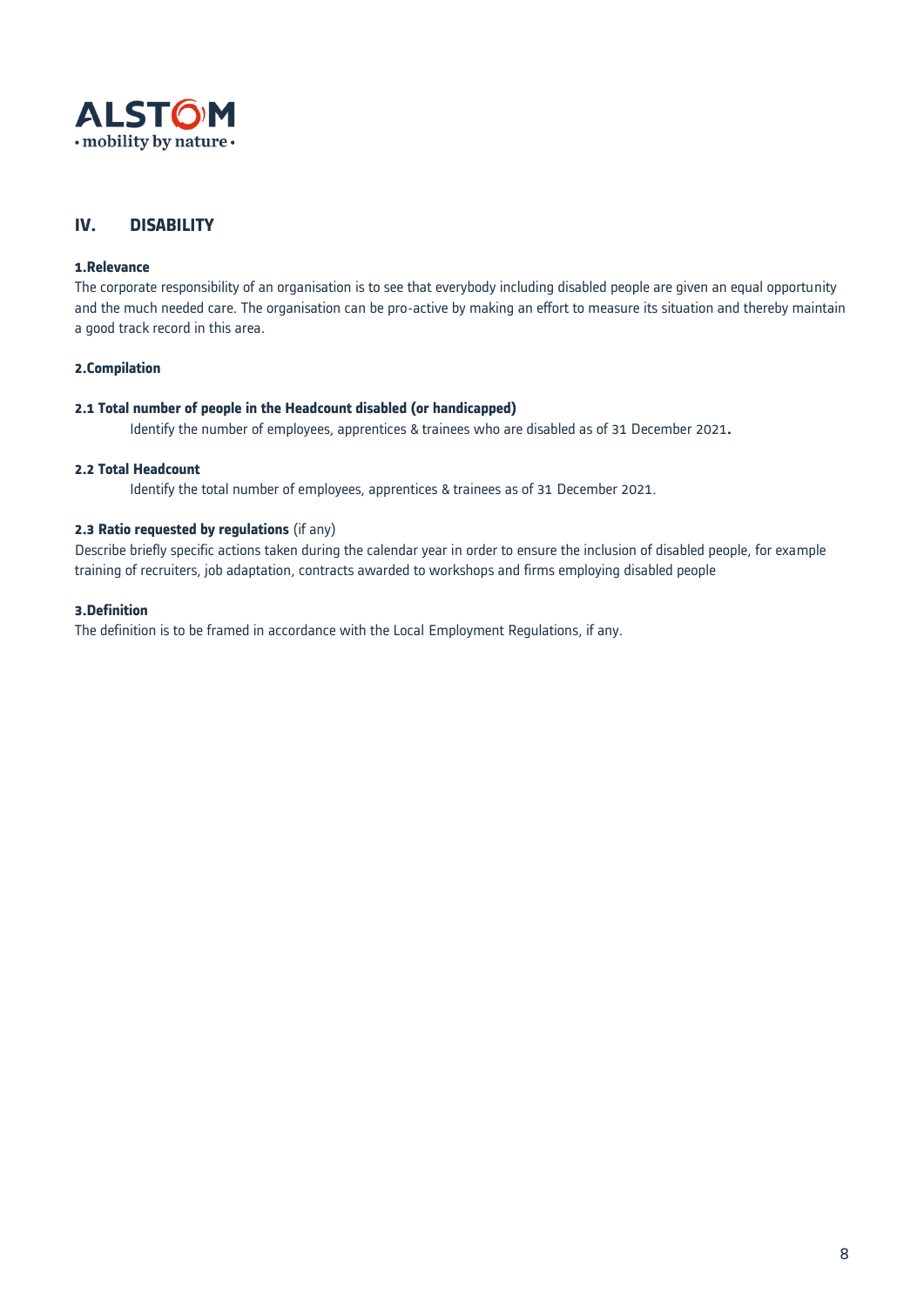

# **V. CHILD LABOUR**

### **1. Relevance**

The abolition of child labour is a key principle and objective of major human rights declarations and legislation, and is subject to ILO Conventions 138, Minimum age convention" 1973. The presence and effective implementation of policies on child labour are a basic expectation of socially responsible conduct.

# **2. Compilation**

### **2.1 Identify incidents of child labour across operations in the 2021 period:**

Incidents of child labour include the presence of children in a working environment as well as the exposure of young workers to hazardous work as defined under international conventions. The incidents refer to legal actions, complaints registered with the organisation or competent authorities through a formal process, or instances of non-compliance identified by the organisations through established procedures such as management system audits or formal monitoring programmes.

### **2.2 State the number of identified incidents of child labour during the 2021 period.**

# **2.3 Describe the status of, and procedures undertaken in respect of the incidents identified with reference to the following:**

- Organisation has reviewed the incident;
- Remediation plan is being implemented;
- Remediation plan has been implemented and results reviewed through routine internal management review processes;
- Incident is no longer subject to action (i.e., resolved, case completed, no further by action by company, etc.).

### **3. Definitions**

#### Refers to GRI: HR6

**Child:** This term applies to all persons under the age of 15 years or under the age of completion of compulsory schooling (whichever is higher), except in certain countries where economies and educational facilities are insufficiently developed, and a minimum age of 14 years might apply. These countries of exception are specified by the ILO in response to special application by the country concerned and consultation with representative organisations of employers and workers. Note: ILO Convention 138 refers to both child labour and young workers. See below for the definition of 'young worker'.

**Young:** A person who is above the applicable minimum working age and younger than 18 years of age and legally able to work.

## **4. Documentation**

Potential information sources include the reporting organisation's legal, compliance, and human resources departments.

- ILO Convention 138, 'Minimum Age Convention', 1973.
- ILO Convention 182, 'Worst Forms of Child Labour Convention', 1999.
- ILO Declaration on Fundamental Principles and Rights at Work, 86th Session, 1998.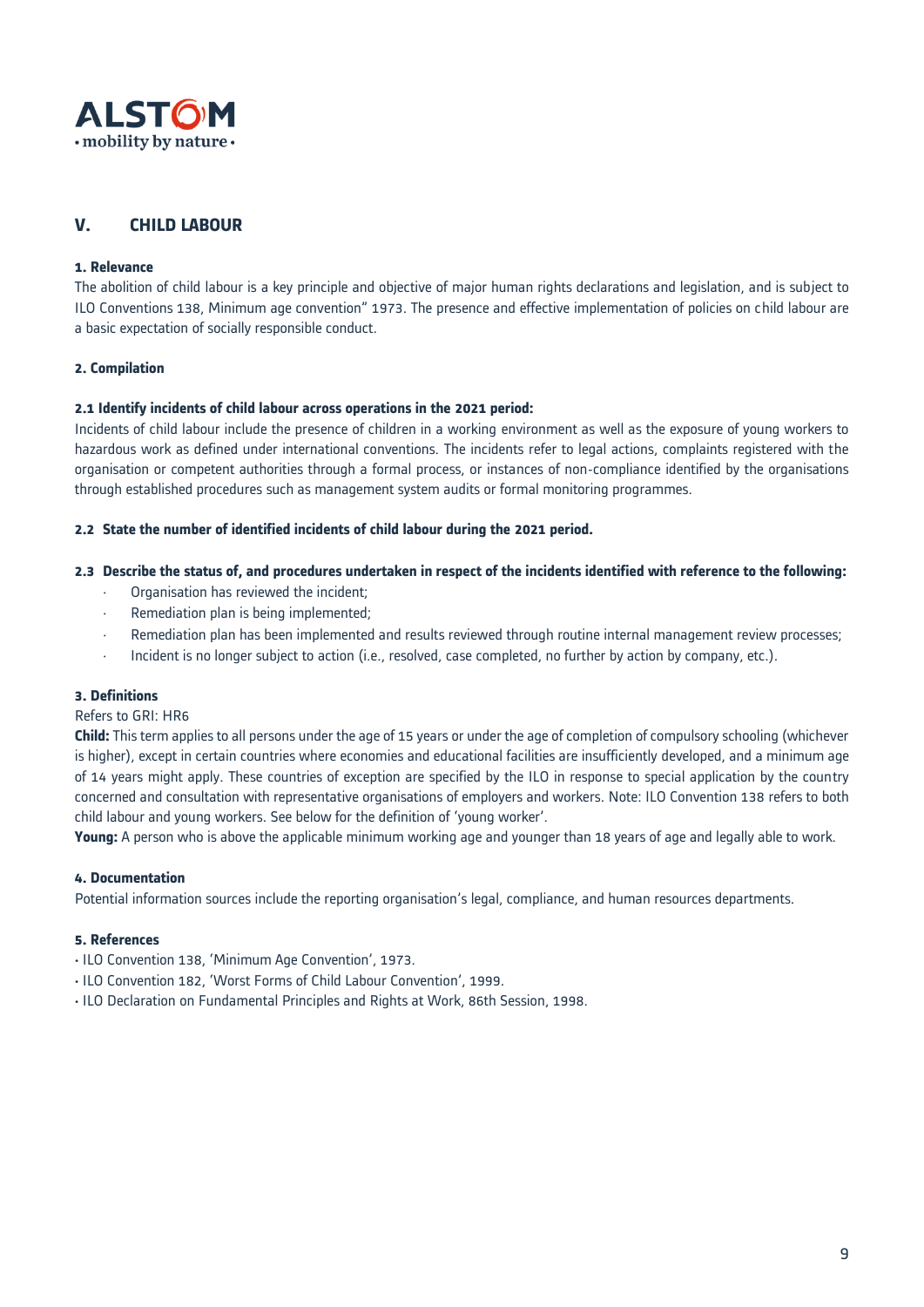

# **VI. DISCRIMINATION**

Total number of incidents of discrimination and actions taken.

### **1. Relevance**

Human rights extend beyond the rights of employees in the workplace. Anti-discrimination policy is a key requirement of international conventions and social legislation and guidelines. The issue of discrimination is also addressed by ILO Core Conventions 100 & 111. The Alstom Code of Ethics forbids any discrimination with respect to age, race, gender, ethnic origin, national origin, religion, health, sexual preference, political or philosophical opinions, trade union membership or other characteristics protected by applicable law. An effective monitoring system is necessary to ensure compliance throughout the reporting organisation's operations. Stakeholders will seek assurance that such policies and monitoring are effective.

### **2. Compilation**

**2.1 Identify incidents of discrimination on grounds of race, colour, sex, religion, political opinion, national extraction, or social origin as defined by the ILO, or other relevant forms of discrimination involving internal and/or external stakeholders across operations in the 2021 period**:

 'Incidents' refer to legal actions, complaints registered with the organisation or competent authorities through a formal process, or instances of non-compliance identified by the organisation through established procedures such as management system audits or formal monitoring programmes.

### **2.2 Report the total number of incidents of discrimination during 2021 period**.

### **2.3 Report the status of the incidents and the actions taken with reference to the following:**

- Organisation has reviewed the incident;
- Remediation plan is being implemented;
- Remediation plan has been implemented and results reviewed through routine internal management review processes;
- Incident is no longer subject to action (i.e., resolved, case completed, no further by action by company, etc.).

### **3. Definitions**

#### GRI: HR4

Discrimination is defined as 'the act and the result of treating a person unequally by imposing unequal burdens or denying benefits rather than treating the person fairly on the basis of individual merit'. Discrimination can also include harassment, defined as a course of comments or actions that are unwelcome, or should reasonably be known to be unwelcome, to the person towards whom they are addressed.

### **4. Documentation**

Potential information sources include the reporting organisation's legal and compliance departments.

- Declaration on the Elimination of All Forms of Intolerance and of Discrimination based on Religion or Belief, UN General Assembly Resolution 36/55 of 26 November 1981.
- Declaration on Race and Racial Prejudice: General Conference UNESCO 20th session on 27 November 1978.
- Declaration on the Rights of Persons Belonging to National or Ethnic, Religious and Linguistic Minorities: UN GA Resolution 47/135 of 18 December 1992.
- ILO Convention 100, 'Equal Remuneration Convention', 1951.
- ILO Convention 111, 'Discrimination in Respect of Employment and Occupation Convention', 1958.
- International Convention on Civil and Political Rights: GA Resolution 2200 A XX1 of 16 December 1966.
- International Convention on the Elimination of All Forms of Racial Discrimination GA Resolution 1904 (XV111) of 20 November 1963.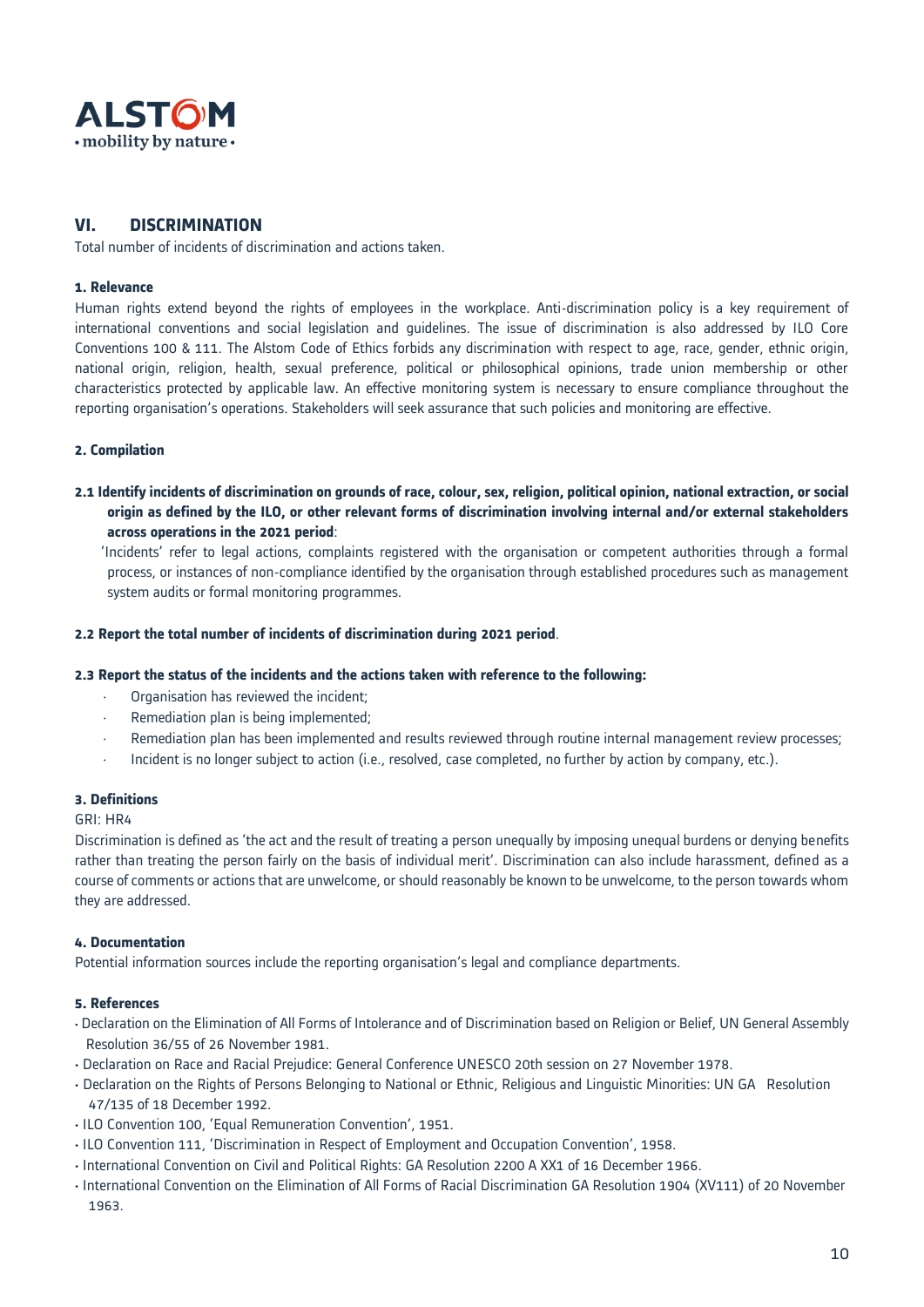

- United Nations Convention on the Elimination of all forms of Discrimination Against Women: UN, GA: Resolution 34/180 of 18 December 1979.
- United Nations Declaration on the Elimination of All Forms of Racial Discrimination: GA Resolution 1904 (XVlll) of 20 November 1963.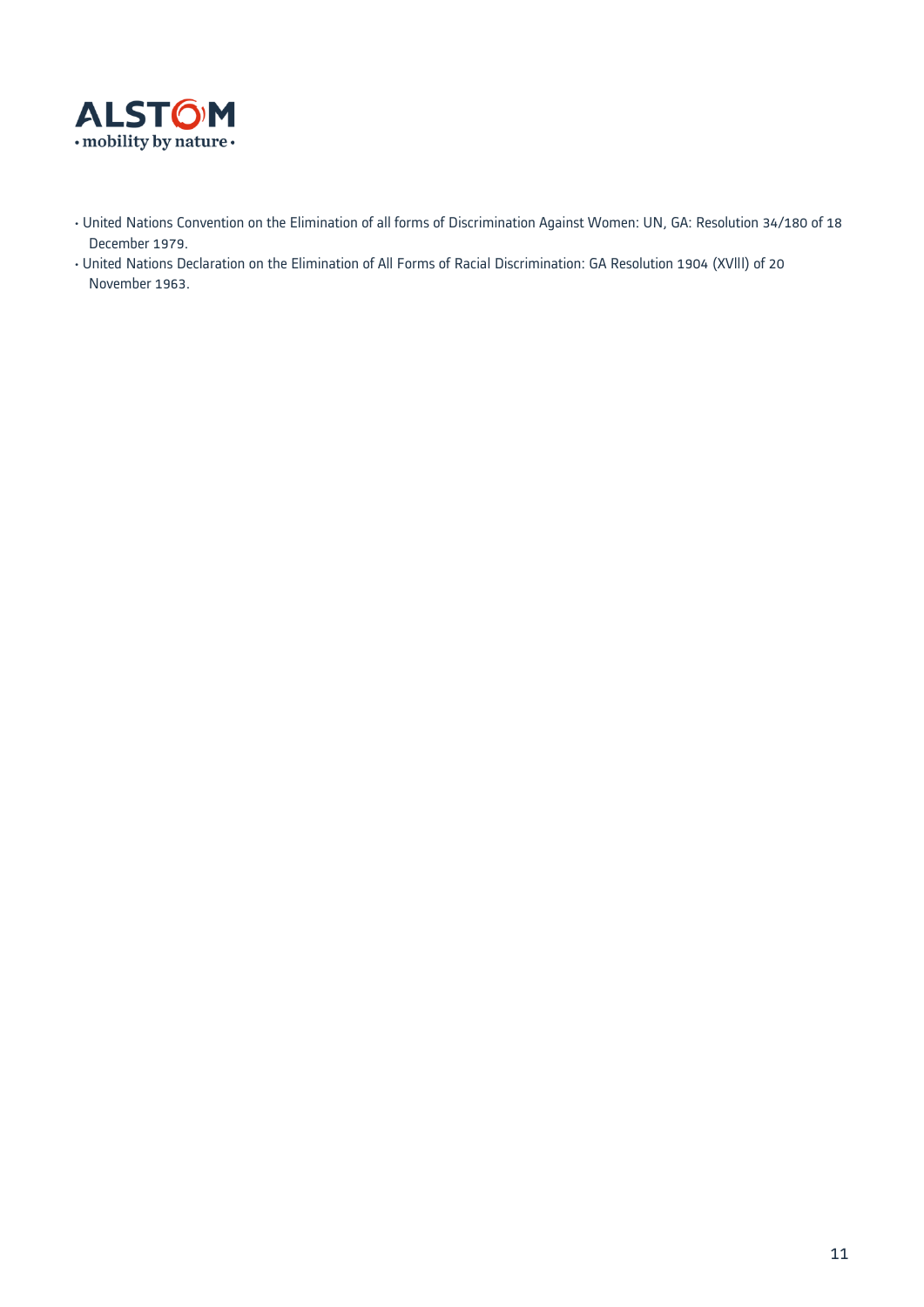

# **VII. FREEDOM OF ASSOCIATION**

Incidents of violations of freedom of association and collective bargaining.

### **1. Relevance**

Inherent in the practical application of the right to freedom of association and collective bargaining is the protection of the right of workers (and employers) to organize collectively in organisations of their own choice. The Right to Freedom of Association is a fundamental provision of the UN Universal Declaration of Human Rights and is defined by ILO Core Conventions 87 & 98. This indicator aims to demonstrate compliance with the principles of freedom of association and collective bargaining regardless of provisions of local laws. Thus, even in countries where national labour law does not guarantee freedom of association, the indictor seeks assurance that means are provided by which such a right may be exercised by members of the organisation's workforce.

### **2. Compilation**

#### **2.1 Identify incidents of violations of freedom of association or collective bargaining during 2021:**

'Incidents' refer to legal actions, complaints registered with the organisation or competent authorities through a formal process, or instances of non-compliance identified by the organisation through established procedures such as management system audits or formal monitoring programmes.

### **2.2 State the number of identified incidents of violations of freedom of association or collective bargaining during 2021 period.**

#### **2.3 Report the status of the incidents and the actions taken with reference to the following:**

- Organisation has reviewed the incident;
- Remediation plan is being implemented;
- Remediation plan has been implemented and results reviewed through routine internal management review processes;
- Incident is no longer subject to action (i.e., resolved, case completed, no further by action by company, etc.).

### **3. Definitions**

GRI: HR5

Workers and employers may establish and join organisations of their own choosing without the need for prior authorization.

### **4. Documentation**

Potential information sources include the reporting organization's legal, compliance, and human resources departments.

- ILO Convention 87, 'Freedom of Association and Protection of the Right to Organise Convention', 1948.
- ILO Convention 98, 'Right to Organise and Collective Bargaining Convention', 1949
- United Nations Universal Declaration of Human Rights, 1948.
- International Covenant on Economic, Social and Cultural Rights, 1966.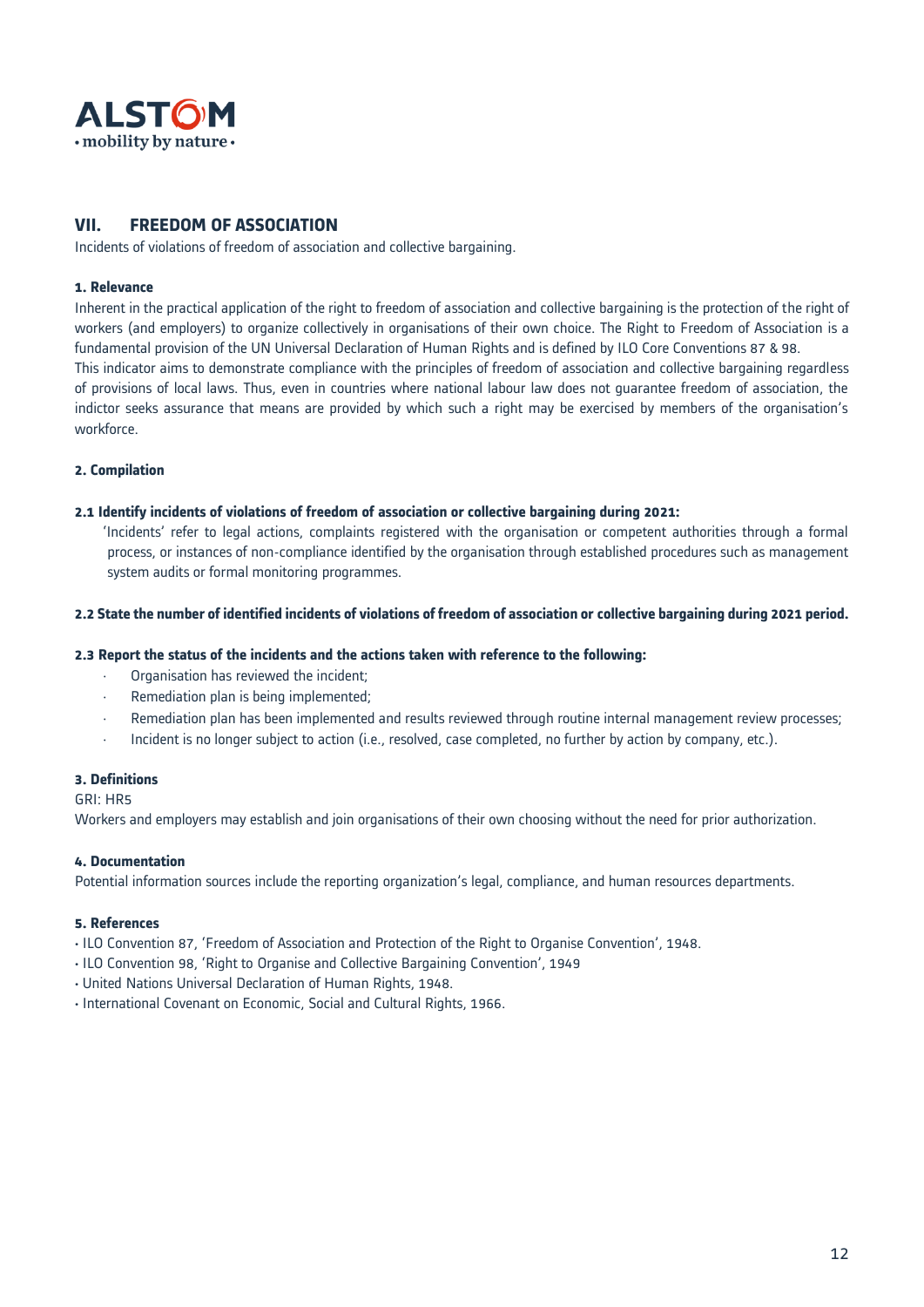

# **VIII. FORCED AND COMPULSORY LABOUR**

Incidents of forced or compulsory labour.

# **1. Relevance**

Not to be subjected to forced or compulsory labour is considered a fundamental human right and is a provision of the UN Universal Declaration of Human Rights and subject to ILO Core Conventions 29 & 105. This type of labour can exist in a variety of forms and the data provided will indicate the reporting organisation's challenges in contributing to the abolition of forced and compulsory labour.

# **2. Compilation**

### **2.1 Identify incidents of forced or compulsory labour across operations in the 2021 period:**

Incidents' refer to legal actions, complaints registered with the organisation or competent authorities through a formal process, or instances of non-compliance identified by the organisation through established procedures such as management system audits or formal monitoring programmes.

### **2.2 State the number of identified incidents or forced or compulsory labour during 2021 period.**

### **2.3 Report the status of the incidents and the actions taken with reference to the following:**

- Organisation has reviewed the incident;
- Remediation plan is being implemented;
- Remediation plan has been implemented and results reviewed through routine internal management review processes;
- Incident is no longer subject to action (i.e., resolved, case completed, no further by action by company, etc.).

### **3. Definitions**

### Refers to GRI: HR7

Forced or compulsory labour: All work and service which is exacted from any person under the menace of any penalty and for which the said person has not offered her/himself voluntarily (ILO Convention 29, Forced Labour Convention, 1930). The most extreme examples are slave labour, prison labour, and bonded labour, but debts can also be used as a means of maintaining workers in a state of forced labour. Withholding identity papers, requiring compulsory deposits, or compelling workers, under threat of firing, to work extra hours to which they have not previously agreed, are all examples of forced labour.

### **4. Documentation**

Potential information sources include the reporting organisation's legal, compliance, and human resources departments.

- ILO Conventions 29, 'Forced Labour Convention', 1930.
- ILO Convention 105, 'Abolition of Forced Labour', 1957.
- League of Nations (later UN) Slavery Convention, 1927.
- United Nations Supplementary Convention on the Abolition of Slavery, the Slave Trade, and Institutions and Practices Similar to Slavery, 226 U.N.T.S.3, 1957.
- Universal Declaration of Human Rights (United Nations General Assembly Resolution 217 A (III) of 10 December 1948), Articles 4 & 5.
- ILO Declaration on Fundamental Principles and Rights at Work, 86th Session, 1998.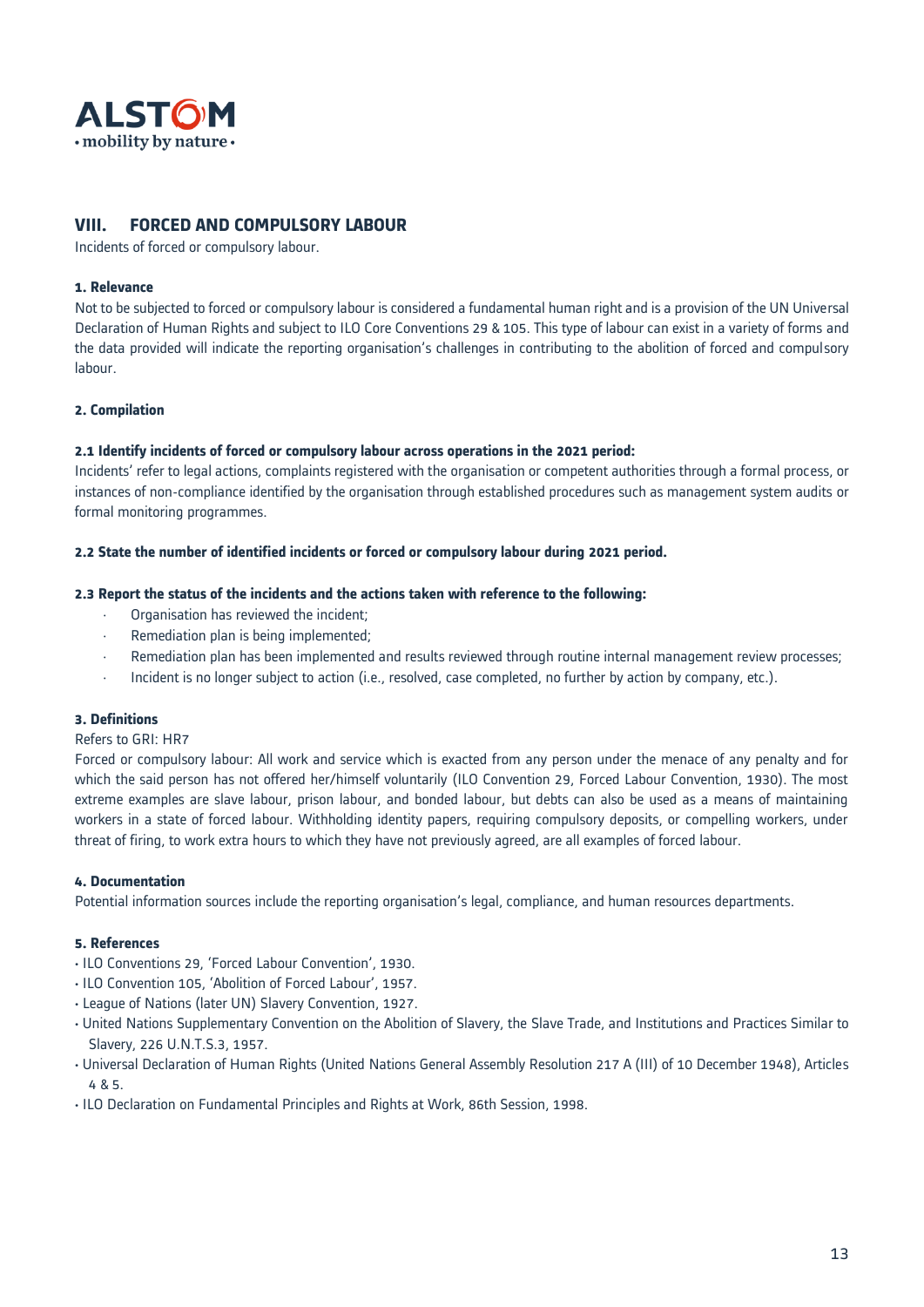

# **IX. COVERAGE FOR THE EMPLOYEES IN CASE OF ACCIDENTAL DEATH**

#### **1. Relevance:**

As part of our "care for people" programme and our global policy on employee benefits, the company is committed to provide coverage for the employees in case of accidental death or total and permanent disability. This can be a lump sum payment or annuities.

# **2.Compilation:**

**2.1. Total Headcount:** To identify the total number of employees, apprentices & trainees at country level.

**2.2.** Identify the total number of employees, apprentices & trainees **covered by at least one scheme in case of accidental death** (either by the company or local government) and **in case of permanent disability**.

# **3. Definition:**

**Accidental Death coverage:** means the life coverage provided during the active period (not necessarily related to work accident) of the person.

**Total and Permanent disability** must be recognized by a physician under local practice and/or regulation

#### **4. Reference:**

"HRM-STD-098; Version D; Global Policy on Employees' Pension & Benefit Programs" published on February 2021. It can be easily found through Global Search tool.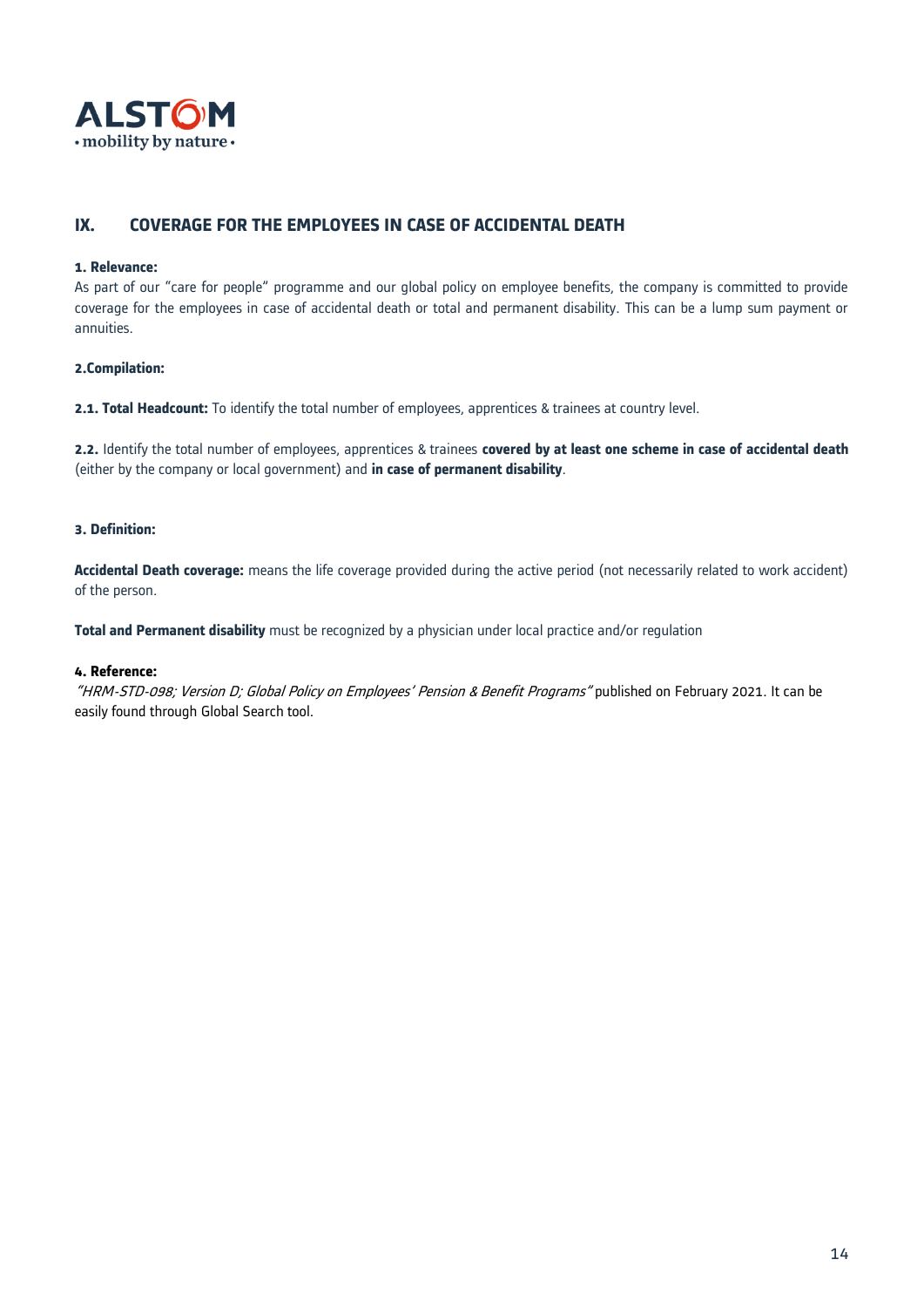

# **X. ABSENTEEISM RATE**

Percentage of non-attendance at work when attendance was scheduled or clearly expected. Ratio between hours actually NOT worked and theoretical hours of work. Absenteeism rate can be calculated based on different criteria (MEP/non-MEP, Gender, …) and different timelines (monthly basis, rolling time period).

# **1. Relevance:**

Absenteeism rate is tracked because of its direct impacts on workload management and on the sites' competitiveness. It is also a good indicator for the social climate or how workload and working stress are experienced at local level.

### **2. Calculation:**

ℎ <sup>100</sup> <sup>=</sup>

# **2.1. TOTAL THEORETICAL HOURS**

This figure is calculated based on a normally worked week (from Monday to Friday / Sunday to Thursday depending on the countries). Paid leaves, bank holidays but also, in the opposite, overtime etc. are not impacting the calculation of theoretical hours. I. e., a week containing these variations would contribute in the same manner to theoretical hours than a fully or normally worked one.

### **2.2. TOTAL NUMBER OF ABSENT HOURS**

Are **included** in the calculation of absent hours:

- Number of absent hours for medical reasons of employee as the result of **work-related injury or disease**
- Number of absent hours for medical reasons of employee as the result of Personal, **NOT work-related injury**
- **or disease**
- Number of hours of absence **WITHOUT justified reason**. (employee absence without notice or permission)
- Number of hours related to **strikes**

Are **excluded** from the calculation of absent hours:

- Paid leaves; Maternity / paternity leaves, parental leaves; leaves for family events (births, deaths, etc.)
- Other authorized absences
- Training hours

In case an absence reason is not **unambiguously assignable** to one of these groups, the more typical application case should prevail. For example, if an absence reason contains justified as much as unjustified absences, but is typically, rather applied in cases of non-justified absence, it is recommended to include it into the absent hours.

# **2.3. EMPLOYEES TO BE CONSIDERED in the calculation**

- Only hours from **employees with a permanent or a fixed term contract** with Alstom have to be **included**.
- Hired Staff, VIEs, Trainees, Apprentices and Contractors hours are **excluded** from the calculation and not taken
- into account, neither for theoretical hours, nor for absences.
- In order to avoid a distortion of the figures, hours of employees in an **LTA** (**long term absence**, usually >=3
- months) are also excluded from the calculation in the same way.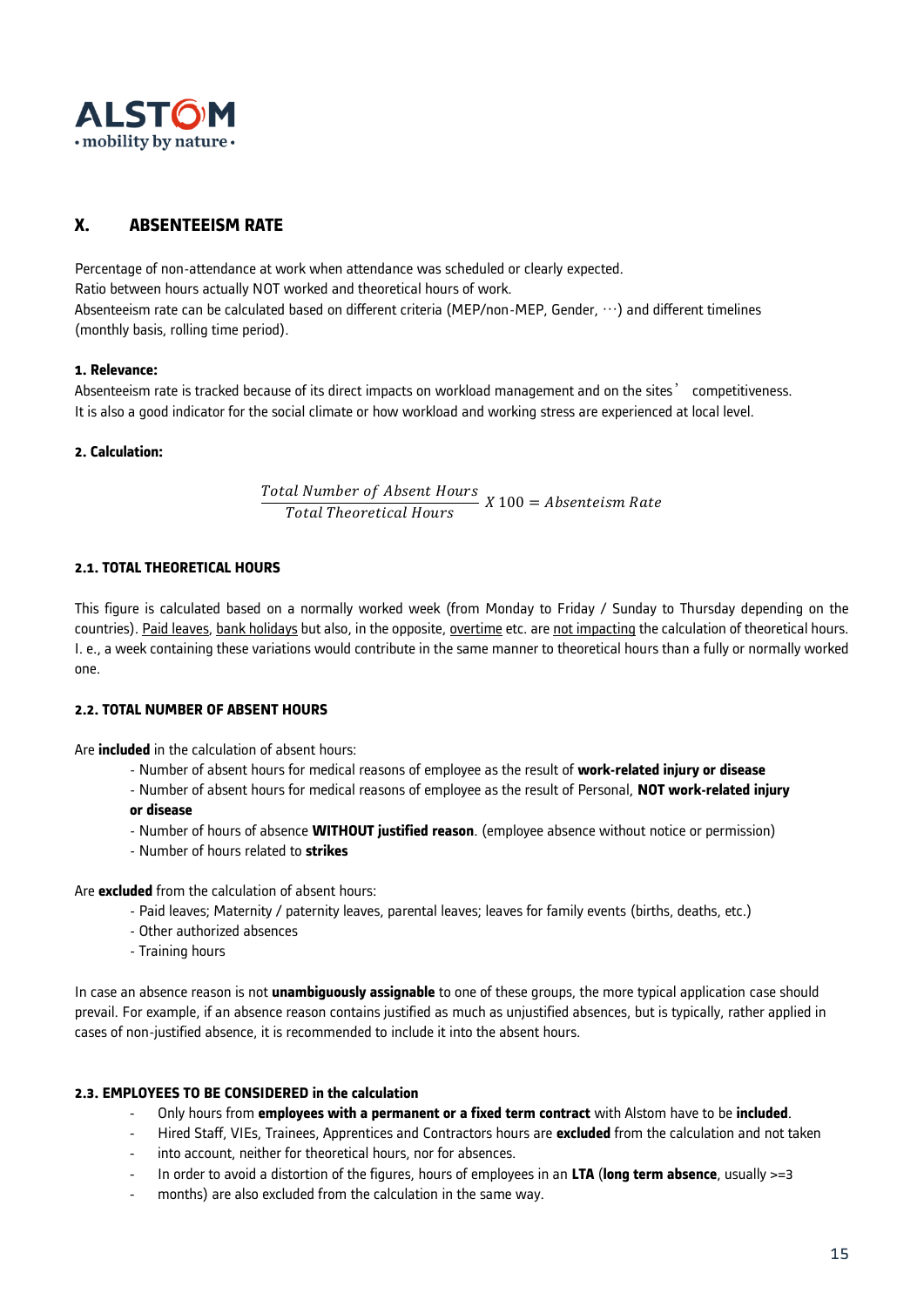

### **3. Data**

Data should come from Local Payroll or Time & Attendance systems.

# **4.Frequency/Period:**

On **Group level**: Yearly (Social reporting for Alstom Reference Document) On **Site level**: Monthly

**Cut-off** for the monthly perspective is end of the month.

Frequency/Period to calculate absenteeism rate can be adjusted to daily/weekly/monthly depending on the reporting purpose (Workload management purpose, dashboarding purpose, …).

# **5.Target:**

# **There is no global target published on ALSTOM level.**

However, local targets (rate and period) can be defined at different level (regions, countries, sites) taking into consideration local context and regulations.

# **6. Reference:**

"HRM-STD-101; Version B; KPI: Absenteeism Rate" published on February 2021. It can be easily found through Global Search tool.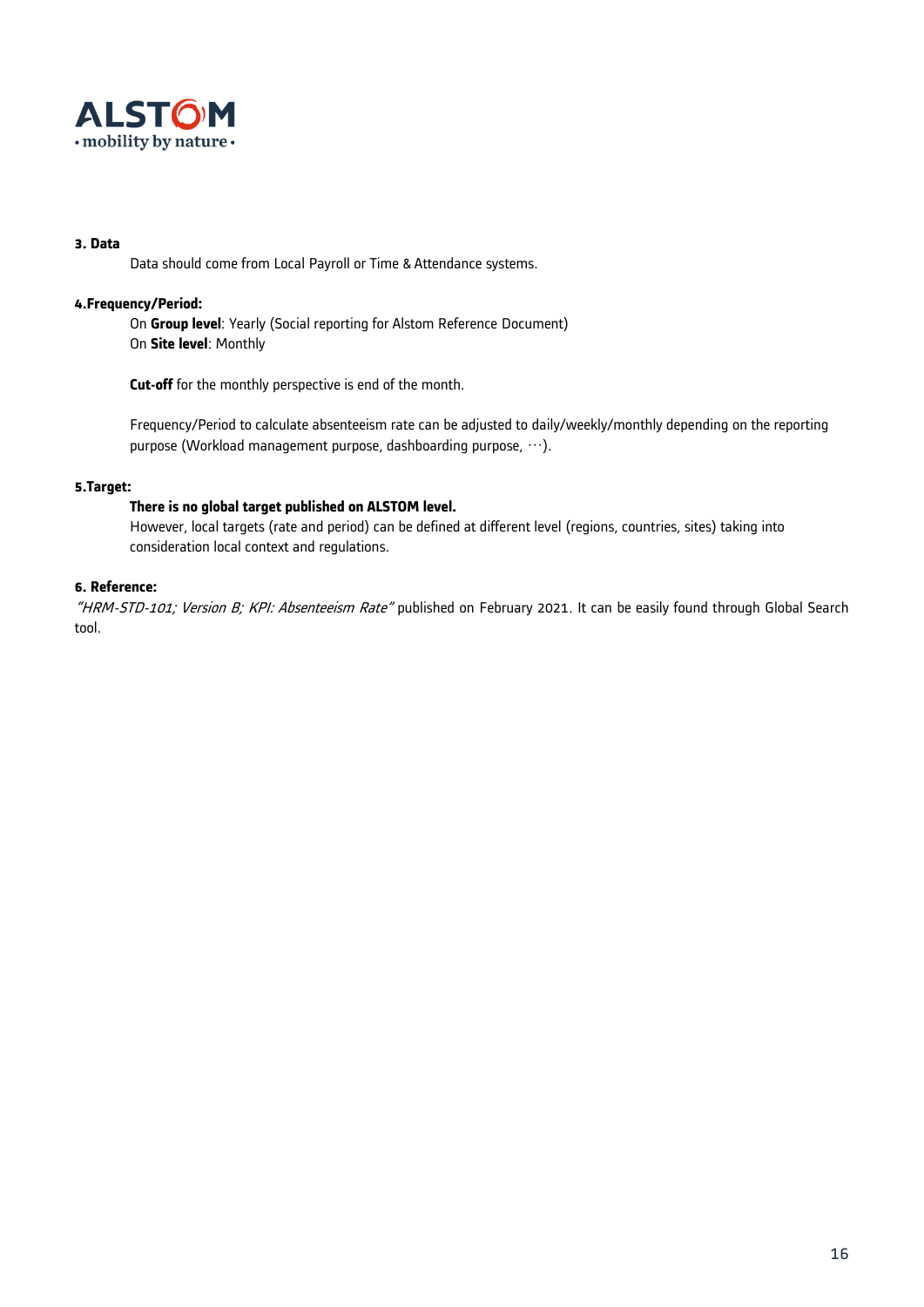

# **XI. INDIVIDUAL PERFORMANCE RECOGNITION**

#### **1. Relevance:**

Appreciation is a fundamental human need. Employees respond to appreciation expressed through recognition of their good work because it confirms their work is valued by others. When employees and their work are valued, their satisfaction and productivity rise, and they are motivated to maintain or improve their good work.

"Recognition is a key success factor even at higher levels of management…What's absolutely critical…is that the organization celebrates success. Those who perform must be recognized. Their behavior and its results must be reinforced…Managers have emphasized this point…time and time again, suggesting that, as basic as it is, it is violated often enough to become an execution problem…Give positive feedback to those responsible for execution success and making strategy work." (\*)

#### **2.Compilation:**

**2.1. Total Headcount:** To identify the total number of employees, apprentices & trainees at country level.

**2.2.** Identify the total **number of Individual Performance Recognition formalized** during the period, Calendar year 2021.

### **3. Definition:**

#### **Individual Performance Recognition formalized:**

Employee recognition is the timely, informal, or formal acknowledgement of a person's behaviour, effort or business result that supports the organization's goals and values, and which has clearly been beyond normal expectations.

#### **To be considered as such are documented cases:**

- Employee's outstanding performance is officially recognized during a townhall format (or similar)
- Typical project status updates / achievements meetings with a presentation that states names and achievements
- Team building activities, group lunches, and volunteering together which you use for public recognition of individuals
- Exceptional monetary rewards and individual bonuses
- Individual salary increases
- Gifts (Something tangible that serves as a symbol of caring)
- If available use Reward & Recognition tool (KUDOS) in ALPS

#### **Not to be considered:**

- STI/ LTI agreements
- Company plan (like global free shares plan)
- Inflation compensations (cross company salary adaptation, ref. union agreements)

### **4. Reference:**

(\*) https://cuttingedgepr.com/employee-recognition-important/